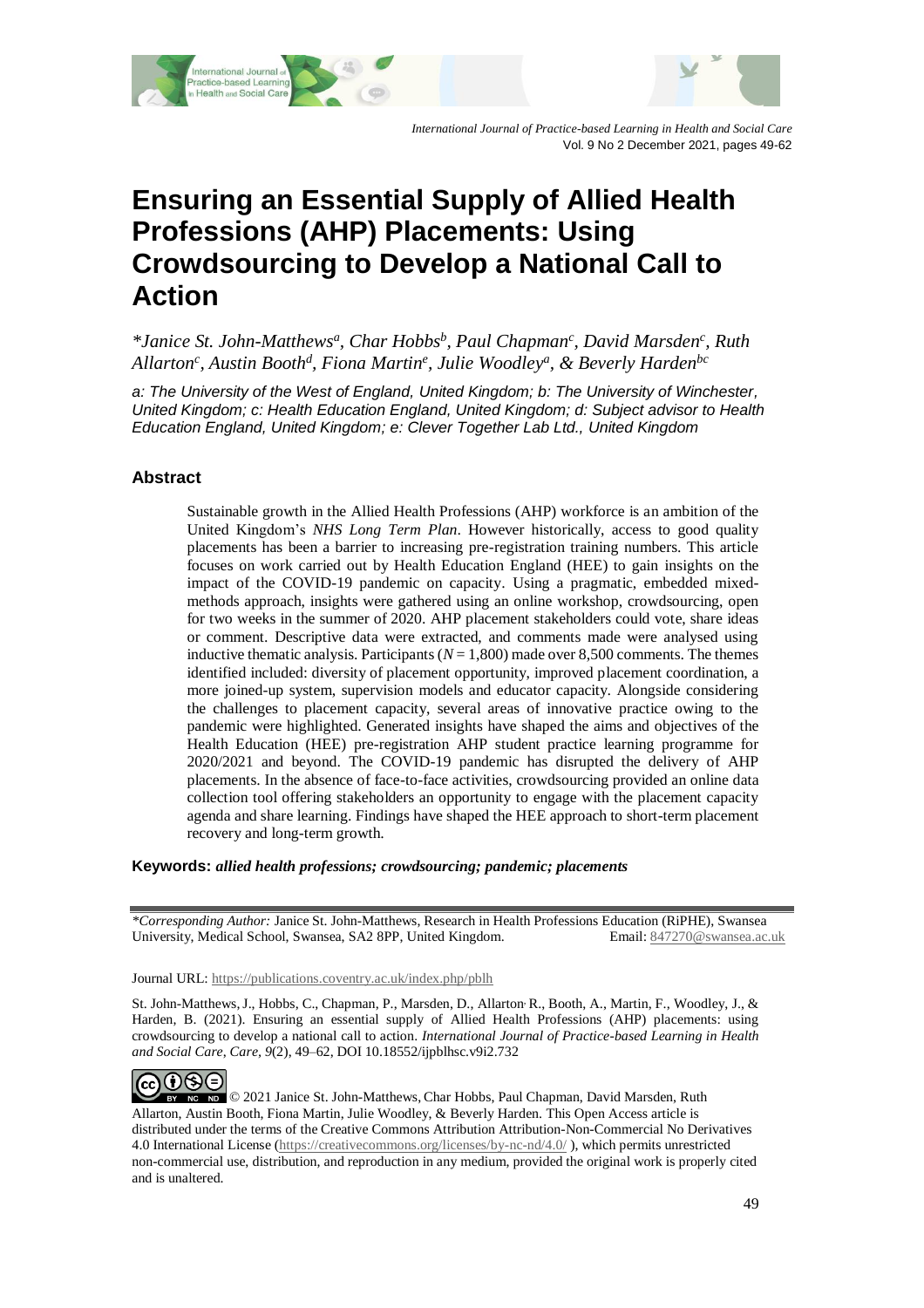# **Introduction**

Allied Health Professions (AHPs) form the third-largest clinical workforce in health and social care in England, providing system-wide care to assess, treat, diagnose, and discharge patients across social care, housing, education, independent and voluntary sectors. AHPs comprise of 14 distinct occupations, including art therapists, dietitians, drama therapists, music therapists, occupational therapists, operating department practitioners, orthoptists, osteopaths, paramedics, physiotherapists, podiatrists, prosthetists, and orthotists, diagnostic and therapeutic radiographers, and speech and language therapists. Thirteen of the 14 AHPs are regulated by the Health and Care Professions Council (HCPC), with osteopaths regulated by the General Osteopathic Council (GOsC) [\(NHS England \[NHSE\], 2020\)](#page-13-0). By adopting a holistic approach to healthcare, AHPs can help manage patients' care from birth to end of life care. They focus on prevention, improving health and well-being to maximise people's potential to live full and active lives within their family circles, social networks, education/training, and the workplace [\(NHS](#page-13-1)  [Improvement \[NHSI\], 2018\)](#page-13-1).

The *We Are the NHS: People Plan 2020/2021* [\(NHS England \[NHSE\], 2020\)](#page-13-0) states that post COVID-19, employers should fully integrate education and training into their plans to rebuild and restart clinical services, releasing the time of educators to continue the growth of the workforce, including supporting the expansion of clinical placement capacity. Health Education England (HEE) is supporting the national AHP workforce programme by setting out the action needed to improve the supply and retention of AHPs. This workstream will ensure that by 2024, the right AHP workforce with the right skills is in the right place to deliver high-quality care [\(Health Education England \[HEE\], 2017\)](#page-13-2). HEE is working collaboratively across universities, professional bodies, the Office for Students (OfS), and regulators to share learning and build ambition to deliver on the supply agenda. As most AHPs qualify through preregistration education, ensuring growth in this route is central to achieving this aim. Alongside this, work is also being carried out in growing the apprenticeship offer, Reducing Pre-registration Attrition and Improving Retention (RePAIR project), international recruitment of AHPs and the Return to Practice programme (RtP) that aims to help AHPs re-join the register [\(HEE, 2020\)](#page-13-3).

Given that AHP training programmes have clinical and academic components, a robust and sustainable approach to sound quality placements and learning environments is critical to effectively expanding the workforce by growing AHPs in education. These learning environments are not just physical spaces; they include all that surrounds a learner, including equipment, staff, fellow learners, and supervisors [\(Fenton,](#page-13-4)  [2005\)](#page-13-4). Whilst the structure and the time spent in each of these areas varies by profession, the primary purpose of a placement is to develop practitioners who are fit to practice, thus allowing eligibility to register with their respective regulator. As a result, the function of these learning environments is not only to develop practical skills but also to underpin theoretical knowledge learnt within the classroom. The clinical setting is often the classroom for students during placements, so this learning environment should benefit the student. However, there are links between poor placement experiences and attrition rates.

Good quality placement capacity is often cited as a challenge in specific courses or geographies. Recently, this tension has been accelerated by the global COVID-19 pandemic. By May 2020, more than 3.5 million people worldwide had contracted COVID-19, with over 250,000 dying (World Health [Organisation \[WHO\], 2020\)](#page-13-5). Although pandemics are classed as low frequency and low controllable events [\(Akkermans et al.,](#page-12-0) 2020), it has been a highly disruptive and extraordinary event with a farreaching impact on placement logistics and provision. Propelled by the pandemic and the announcement in May 2020 by the Education Secretary of an additional 5,000 ring-fenced university places in England for the 2020/2021 academic year for nursing, midwifery, and allied health courses [\(Department of Health](#page-13-6)  [and Social Care \[DHSC\], 2020\)](#page-13-6), the HEE AHP Clinical Placement Expansion Programme (CPEP) took the form of three key areas:

- (1) An AHP student placement online and virtual workshops (crowdsource)
- (2) A student clinical placement webinar series
- (3) A call for bids for HEE Clinical Placement Expansion Programme (CPEP) funds

## *Problem statement*

There is a shortage of good quality AHP placements within England as there has been no drive to build placement capacity. This shortage is against the need to increase the numbers of AHPs in the workforce,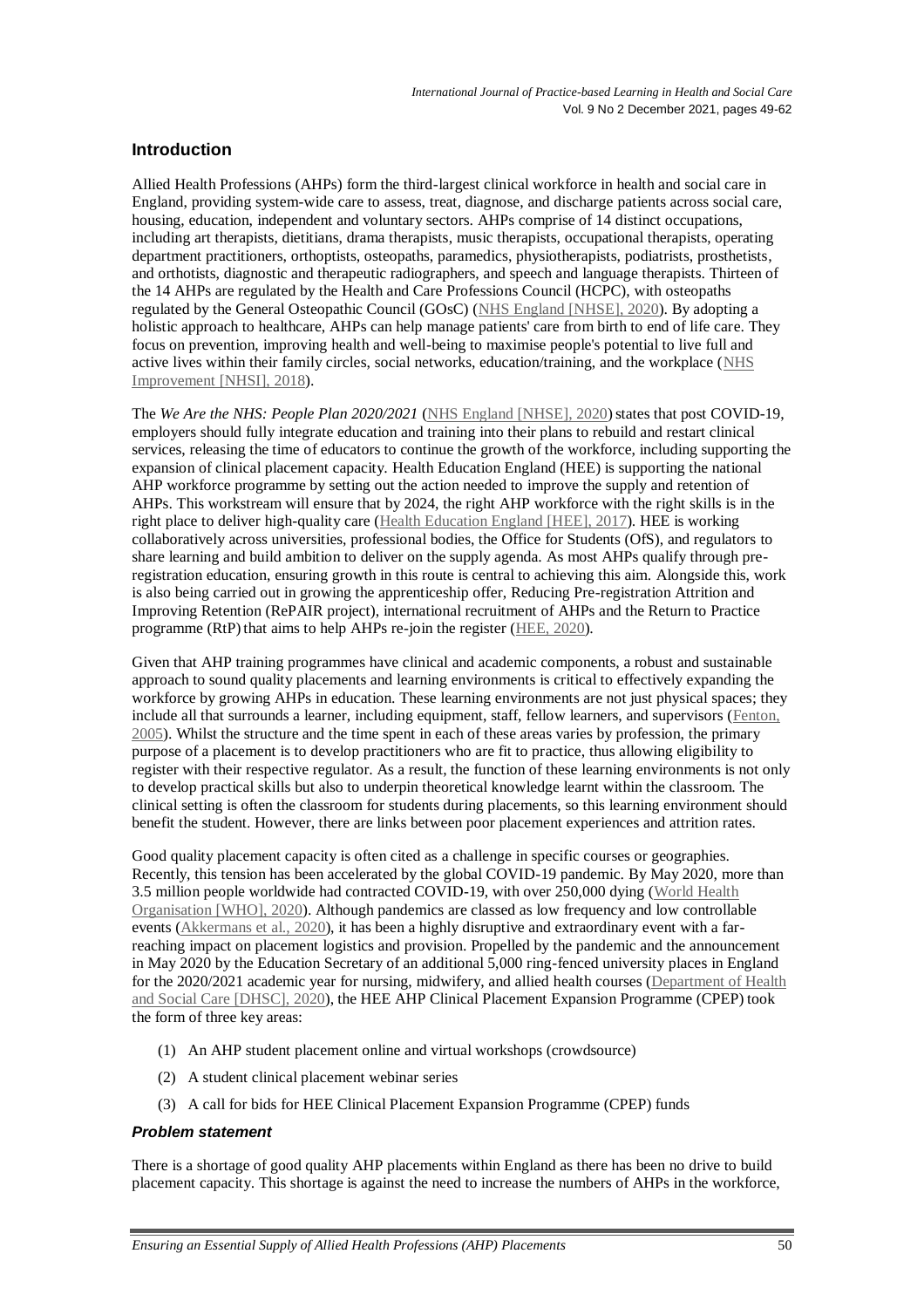to meet the needs of the *NHS Long Term Plan*, and a global pandemic that has made accessing traditional clinical placements, settings and types, challenging. In the midst of harnessing increased capacity, COVID-19 meant tens of thousands of lost placement hours for pre-registration learners, including AHPs across England. Thus the double challenge of lost placement hours in a system already short of placement hours emerged. Nevertheless, placements are critical to the training of the future pre-registration workforce. To explore the challenges and capture the insights and adaption to placement approaches during COVID-19 for Higher Education Institutes (HEIs) that placement providers and learners had adapted throughout COVID-19, this article focuses on the outputs from a national AHP student placement online workshop, crowdsourcing, carried out in summer 2020. By introducing the reader to crowdsourcing, the article outlines how insights from this approach have influenced the ongoing 2020/2021 HEE CPEP work to meet the *Long Term Plan* 2024 objective of having the right AHP workforce with the right skills in the right place to deliver high-quality care.

# **Method**

Solutions to the problems that clinical placement scarcity presents were central to this pragmatic embedded mixed-methods research approach rather than a philosophical discussion about the reality of placements. Therefore, all methods that would contribute to an understanding of current placement capacity challenges and potential solutions were embraced, with the inquiry seeking to find *'what works'* within and across professions and sharing this with the wider AHP community. Consequently, the research problem, rather than the philosophical and ideological assumptions, guided the study ( $E$ fron  $&$ [Ravid, 2020\)](#page-13-7).

# *The data collection tool*

The online workshop took the form of a crowdsource provided by the company Clever Together Lab Ltd. [\(Clever Together, 2020\)](#page-13-8). Crowdsourcing is a policy development and business technological enabler that works through an institution, outsourcing a function usually performed by an employee or group of individuals [\(Howe, 2006\)](#page-13-9) whereby crowdsource users, known as the crowd, form a spontaneous community who undertake a task which typically involves the pooling of knowledge resources. Crowdsourcing has three core elements: an organisation having a task it needs to be performed, a community voluntarily willing to complete the task, and the potential to create results that are of mutual benefit for the organisation and the community [\(Brabham, 2013\)](#page-13-10). Unlike the Delphi technique, which relies only on the opinions of a small number of specialists, crowdsourcing can harness the views of a broader range of people to address "messy problems which require a diversity of opinion" [\(Flostrand,](#page-13-4)  [2017,](#page-13-4) p. 234). Moreover, this form of self-selecting engagement through an open call, whilst not necessarily representative of populations, seeks equality of opportunity to engage. Therefore, it can help support management decision-making by exposing the real-life experience of participants and their collective insight; and identifying or evaluating potential solutions. In short, it can deliver insight into complex issues. This contrasts crowdfunding (raising monies via a crowd) and crowdlearning, and subsequently, crowdsourcing should not be confused with these other types of crowd activities.

Nevertheless, like any data collection tool, crowdsourcing is not without its challenges. For example, facilitating the exchange of ideas, compared to a survey in which opinions are expressed in individual isolation, creates the potential for *'crowd think',* where minority opinions are ignored. Despite this challenge, carefully executed crowdsourcing campaigns can be valuable exercises that allow organisations to engage with stakeholders to elicit new ideas [\(Taeihagh, 2017\)](#page-13-11). Subsequently, the Clever Together platform design and techniques used to analyse the feedback are intended to mitigate the bias risks.

In a narrative literature review of crowdsourcing in healthcare education undertaken by St. John-Matthews et al. [\(2019\)](#page-13-12), 17 empirical studies were returned. The literature identified was assessed against an established crowdsourcing definition, the 8-point [Estellés-Arolas and González-Ladrón-de-Guevara](#page-13-13)  [\(2012\)](#page-13-13) crowdsourcing verification tool [\(Figure 1\)](#page-3-0). Reviewing these yielded four themes for discussion: student selection procedures, lesson planning, teaching materials, and assessment. The review concluded that crowdsourcing is associated with innovative activities through collective solution-seeking via an extensive network of users and is increasingly adopted in healthcare education research.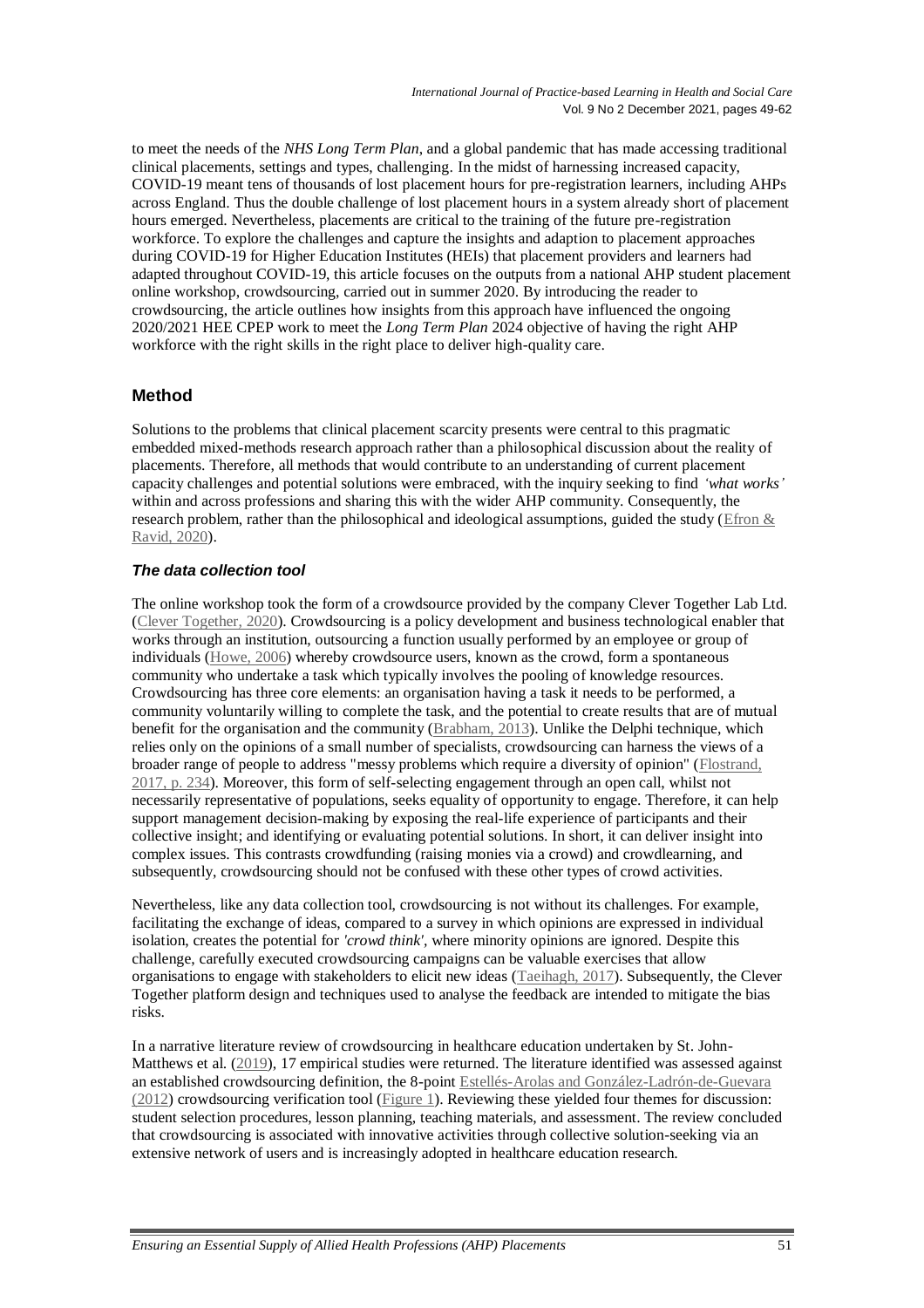## <span id="page-3-0"></span>**Figure 1.**

**An 8-point crowdsourcing verification tool [\(Estellés-Arolas & González-Ladrón-de-Guevara,](#page-13-13) 2012, p. 191)**

About the crowd

- (1) Who forms the crowd?
- (2) What the crowd must do
- (3) What the crowd gets in return

About the initiator

- (4) Who is the crowdsourcer?
- (5) What the crowdsourcer gets in return for the work of the crowd

About the crowdsourcing process

- (6) What type of process is it?
- (7) What type of call is it?
- (8) What medium or platform is used

If crowdsourcing is not carefully planned, it can result in large amounts of data that do not help solve the problem [\(Brabham, 2013\)](#page-13-10) and may lead to the project's failure. To mitigate this risk and support reader navigation of the methods used in this research, the aforementioned [Estellés-Arolas and González-](#page-13-13)[Ladrón-de-Guevara \(2012\)](#page-13-13) eight-point crowdsource verification tool was adopted. Using this verification tool provided a quality check opportunity to be applied to the crowdsourcing activity. This framework was developed following the systematic review of six scientific databases. From the 209 documents reviewed, 40 unique definitions of crowdsourcing were identified and used to create a final 8-point verification instrument. This tool describes three elements: the crowd, the initiator, and the process from which eight characteristics are extracted. Estellés-Arolas and González-Ladrón-de-Guevara subsequently revisited their proposed verification instrument by conducting a similar literature review again, reviewing a further 28 articles [\(Estellés-Arolas et al., 2015\)](#page-13-4). None of these articles identified a new element or characteristic.

## *About the crowd (participants)*

For this crowdsourced activity, the crowd was the Allied Health Professions community. The workshop aimed to generate insight into how clinical placements could be expanded for AHPs. To explore this, the workshop asked participants to consider several critical questions concerning AHP placements and how to overcome the challenges presented by COVID-19. The workshop was open to anyone with an interest, including but not limited to, those in clinical placement provision, AHPs, representative bodies, or those looking to or having returned to practice. Although HEE commissioned the project, a co-creation approach including England, Northern Ireland, Scotland, and Wales was critical. The crowdsource was also opened to anyone from across the world.

Aitamaurto [\(2012\)](#page-12-1) reminds us that crowdsourcing is not an automated process that always takes off quickly when launched on the web. On the contrary, awareness of the opportunity to participate must be spread and continually communicated throughout the process. For this workshop, ensuring we captured the voice of all AHPs, including those in training, was deemed a challenge. Due mainly to HEE's existing networks and links with the professional bodies, including the Health and Care Professions Council (HCPC), the conversation proved to be popular. HEE worked with the individual AHP professional bodies and the Council of Deans of Health (CoDH) to promote the discussion to their members to generate a breadth of interest. HEE also worked with colleagues in Health Education and Improvement Wales (HEIW), NHS Education Scotland (NES) and Health and Social Care Northern Ireland (HSCNI) to ensure the four-nation voice was captured. There was also a high interest in Social Media in general (specifically via Twitter), with those promoting and discussing the topic using the #AHPplacements and #AHPplacement hashtags.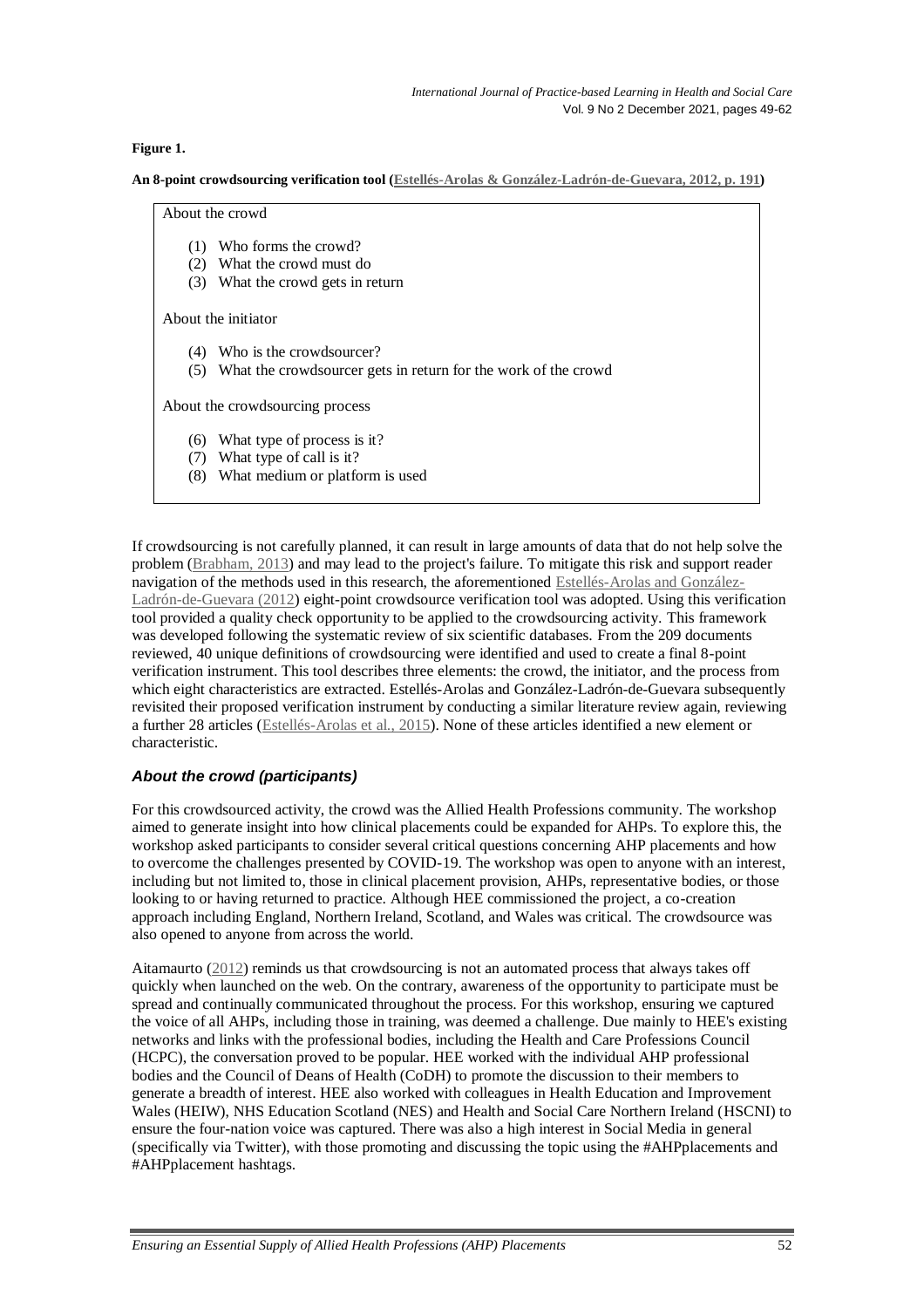# *About the initiator*

Health Education England commissioned Clever Together in June 2020 to run the online workshop and generate insight on the impact of COVID-19 on placement capacity and how AHP placement provision could be expanded and improved.

## *About the crowdsourcing process*

From the 23rd of June to the 7th of July 2020, the online workshop was hosted to crowdsource views from as many people as possible with an interest in AHP clinical placement capacity [\(HEE, 2020\)](#page-13-3). A bespoke online platform was created with a unique URL,

[https://ahpplacements.clevertogether.com/clinical-placements-expansion-programme.](https://eur01.safelinks.protection.outlook.com/?url=https%3A%2F%2Fahpplacements.clevertogether.com%2Fclinical-placements-expansion-programme&data=02%7C01%7CJanice.Stjohn-matthews%40uwe.ac.uk%7Cbf57eadef8b246b411c508d81cfdc044%7C07ef1208413c4b5e9cdd64ef305754f0%7C0%7C0%7C637291223742069463&sdata=i1XwMwCL5kqFQMSyawYuFQZOcvYIzJV730ZUydHm8Yg%3D&reserved=0) This platform offered online engagement, open 24 hours a day, seven days a week, where participants could join the conversations as many times as they wished. Whilst contributions to the platform were visible to other contributors, personal details were anonymised, thus ensuring others considered ideas on their merit rather than on who had posted them. On completing a gateway questionnaire, a survey about the individuals accessing the crowdsource, participants were invited to contribute to the debate by engaging with four challenge questions [\(Table 1\)](#page-4-0). A fifth question asked participants to submit local projects on increasing placement capacity.

#### <span id="page-4-0"></span>**Table 1.**

|   | <b>Challenge theme</b>                               | <b>Challenge question</b>                                                                                                                                                                                                                                                                                                                      |
|---|------------------------------------------------------|------------------------------------------------------------------------------------------------------------------------------------------------------------------------------------------------------------------------------------------------------------------------------------------------------------------------------------------------|
|   | Placement capacity across the system                 | What do we need to stop doing, start doing or do differently if<br>we are to increase capacity for pre-registration clinical<br>placements for AHPs now and in the future?                                                                                                                                                                     |
|   | <b>Quality of Placements</b>                         | How can we sustain and improve the quality of clinical<br>placements for pre-registration learners?                                                                                                                                                                                                                                            |
| 3 | Working effectively across the system                | What do we need to improve so that we are working better<br>between education providers, placement providers and<br>commissioners or funders of clinical placements?                                                                                                                                                                           |
| 4 | Your ideas for improvement                           | If you had a magic wand, what one thing would you change to<br>the way in which we plan, clinically educate, and train our<br>AHPs?                                                                                                                                                                                                            |
| 5 | Sharing examples of great practice and<br>innovation | We know lots of innovative work is taking place to improve<br>how clinical placements are designed and delivered. Some of<br>these relate to COVID-19, but some are not. Whether it has<br>been formally recognised in published journals or captured<br>through your organisation's knowledge hubs or posters, we<br>want to hear about both. |

#### **Online workshop challenge themes and challenge questions**

## *e-Consent*

Participants were asked to read the crowdsource ground rules before signing up (consenting) and entering the crowdsourcing platform. These rules highlighted that personal, abusive, or offensive content would not be tolerated. If this happened, participants could be contacted anonymously via email using a function available on the platform. The platform was moderated daily by the crowdsource team. As the crowdsource was conducted online, e-consent was in place, and participants had a tick box to confirm they were happy to contribute to the research and be contacted with the findings. E-consent is recognised by the NHS Health Research Authority (HRA) and the Medicines and Healthcare products Regulatory Agents (MHRA) as a credible alternative to conventional face-to-face consenting processes. In their review of e-consenting, Skelton et al. [\(2020\)](#page-13-14) wrote that the articles they reviewed indicate user experiences of the process as positive, with moderate to high levels of satisfaction. They noted that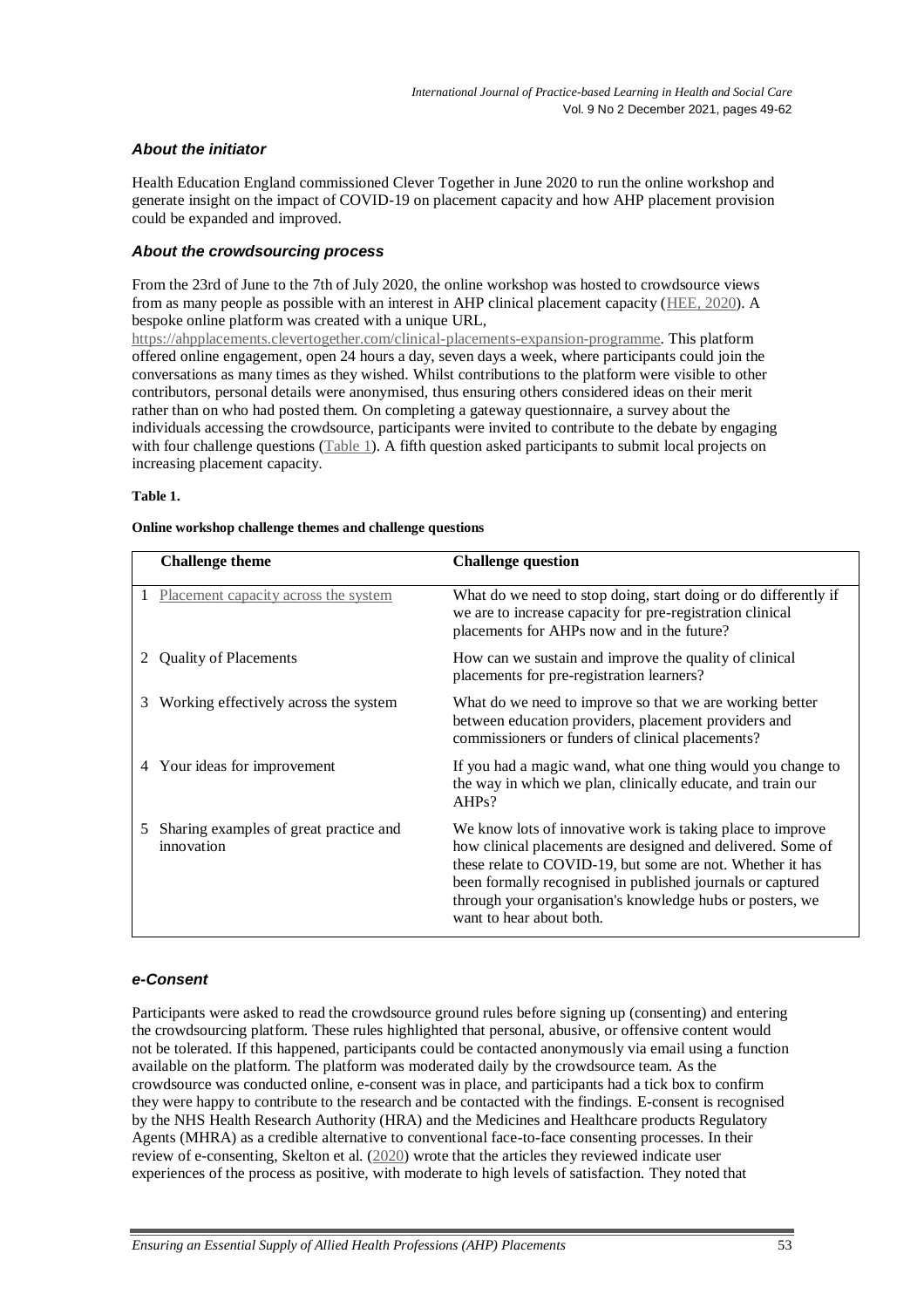several articles in their review also emphasised that e-consenting may improve participant diversity and inclusion by enabling underrepresented groups or participants in rural areas who would not usually join studies remotely.

## *Data collected and analysed*

Although participation in the workshop was anonymous, several 'gateway' questions were asked of those registering to ascertain their role in clinical placement activity. The purpose of this was to enable us to analyse responses, broaden our understanding of the contributions made and conduct some data analytics to draw insight into the ideas, who generated them and assist the development of conclusions. For example, we wanted to check whether contributions were being made from a wide variety of professions [\(Figure 2\)](#page-5-0).

#### <span id="page-5-0"></span>**Figure 2.**

## **Gateway questions**

- (1) Are you an Allied Healthcare Professional (AHP)?
- (2) If you are an AHP, please indicate which of the following best describes you?
- (3) What is your primary role?
- (4) What type of organisation is your primary employer?
- (5) In which country do you work?

As with most online and crowdsourced workshops, participation could take several different forms:

- Participants could register, fill in the gateway questionnaire and observe the conversation
- Participants could propose ideas or make comments on ideas
- Participants could use the vote buttons to indicate support or not of any contribution

Pragmatically, the sample size was the number of people who engaged with the crowdsource during the two weeks, as the literature on sample sizes in crowdsourced activity is limited. This approach was in keeping with Braun and Clarke's [\(2019\)](#page-13-15) observation that whilst the obsession with qualitative sample sizes may exist in some quarters, it relies on a mix of interpretative, situational, and pragmatic judgements. When the online workshop closed, all the data from the platform was downloaded. Descriptive categorical data was collected and reported. This included the demographic details of participants when participants accessed the webpage, where geographically they accessed the webpage from, how many ideas, comments and votes were cast. Using the voting tool enabled the reporting of the most discussed and the highest-rated ideas. However, voting only formed part of the reported results. As Wynne et al. [\(2007\)](#page-13-16) highlighted, we needed to be cautious not to coalesce participant's concerns as this may lead to them being objectified and underestimated. Wynne et al. [\(2007\)](#page-13-16) continue by observing that, unlike in big data analysis, where minority opinions or behaviour can be lost, crowdsourcing enables qualitative research that brings to light non-mainstream and dissonant voices. Hence while the votes were recorded, they were considered within the context of the qualitative data.

Whilst the overall epistemological approach for this research was pragmatic, this stance was revisited to analyse the comments and ideas generated within the crowdsource. Braun and Clarke [\(2006\)](#page-13-15) observed that the need to revisit an epistemology stance during analysis occasionally happens, specifically when the research focus shifts to an interest in different aspects of the data. For this research, every contribution was read and coded by a team at Clever Together and three coders on behalf of HEE using inductive thematic analysis. This approach meant the themes identified were linked to the data themselves rather than fitting themes into the pre-existing coding frame [\(Braun & Clarke, 2006\)](#page-13-15). A constructivist approach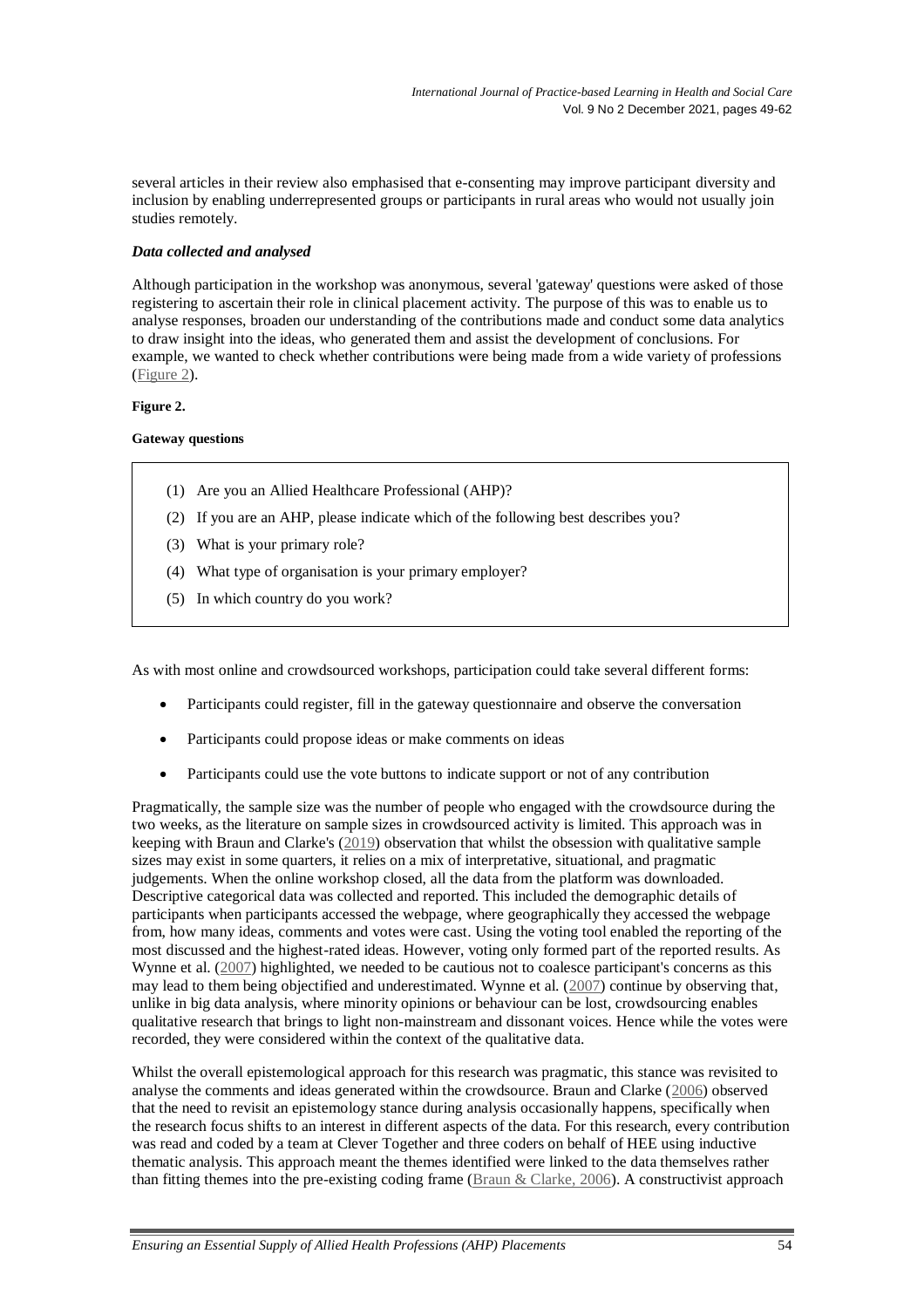was used for this set of data as this approach seeks to theorise the sociocultural contexts and structural conditions that enable the individual accounts that are provided. The coding was reviewed by another member of the Clever Together [\(2020\)](#page-13-8) team for quality assurance. It is important to acknowledge that there will always be differences in views about what code to apply, but taking this approach ensured greater consistency and enabled us to be confident in the conclusions we drew from the conversation. The Clever Together and HEE coding teams coded separately and then had a consensus meeting to finalise the agreed themes.

# **Results and crowd discussions**

The voting and commenting system that lead to a final decision in the crowdsourcing community was called *'the wisdom of the crowd'.* This theory is based on the notion that participants working together are better at problem-solving than individuals [\(Brabham, 2008\)](#page-12-0). Qualitative data collection tools such as interviews and focus groups are often focused on individual experiences, and views of those experiences are in focus. However, we were interested in the collective output with this crowdsourced activity, not the individual outcomes with our research [\(Eklund et al., 2019\)](#page-13-17). The key to crowdsourcing is to have a diverse group- in this case, geographically and also across the 14 AHP professions [\(Lorenz et al. 2011\)](#page-13-18) hence why this data is shared. With this lens, the demographic information was collected to demonstrate the crowd's diversity and the findings are reported as a synthesised narrative of the crowd discussions.

# *Descriptive data: Online workshop*

Over 1,800 people engaged from different professions collectively making over 8,500 comments. Eightyfive participants did not give their consent for their data to be processed, therefore these data have not been included in the analysis. Contributions differed throughout the crowdsource sections, as seen in [Table 2.](#page-6-0) Large numbers of ideas, comments, and votes stemmed from discussions around placement capacity and ideas for improvements.

## <span id="page-6-0"></span>**Table 2.**

## **Summary of the numbers of ideas, comments and votes presented for each section of the online crowdsource**

| <b>Title of Section</b>                           | <b>Ideas</b> | <b>Comments</b> | <b>Votes</b> |
|---------------------------------------------------|--------------|-----------------|--------------|
| Placement capacity across the system              | 147          | 678             | 4,545        |
| Quality of placements                             | 48           | 83              | 760          |
| Working effectively across the systems            | 42           | 40              | 304          |
| Your ideas for improvement                        | 97           | 220             | 1,125        |
| Sharing examples of great practice and innovation | 41           | 42              | 320          |

[Figure](#page-7-0) 3 presents the percentage of each professional group or role that participated in the online crowdsource. Registered AHPs dominate this percentage with 87.3% of contributions from the crowdsource. Pre-registration AHP students followed this at a smaller 4.3% (*n* = 52).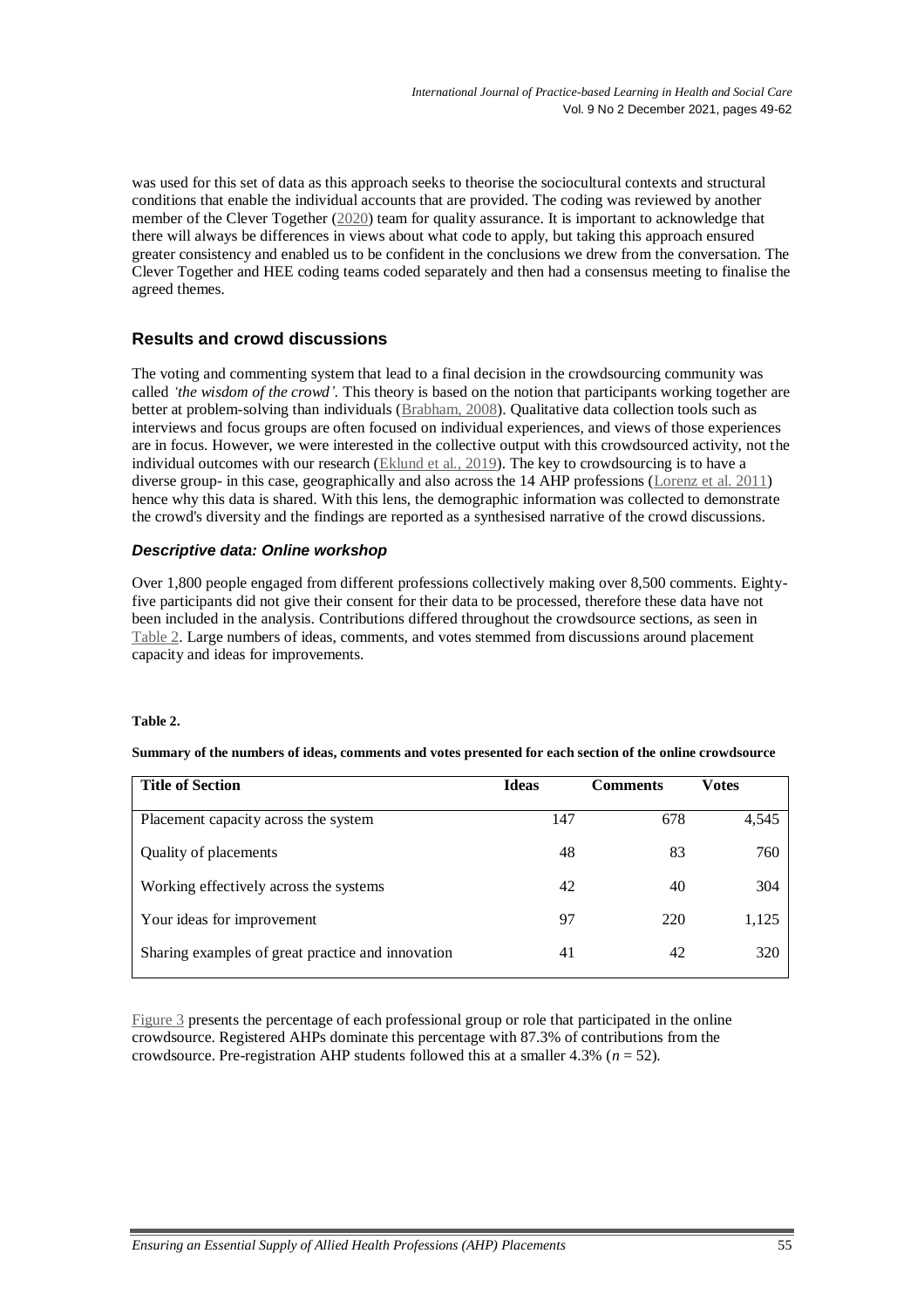## <span id="page-7-0"></span>**Figure 3.**

## **The primary role of participants**



#### <span id="page-7-1"></span>**Figure 4.**

## **Types of organisations**



Over half the contributors were from an NHS placement provider (51.7%), followed by over a quarter of academics or educators (27.9%). The workshop also drew representation from professional bodies and commissioning groups [\(Figure 4\)](#page-7-1). Contributions to the online crowdsource allowed us to recognise that every AHP profession joined the discussion [\(Figure 5\)](#page-8-0). Noticeably, physiotherapy, occupational therapy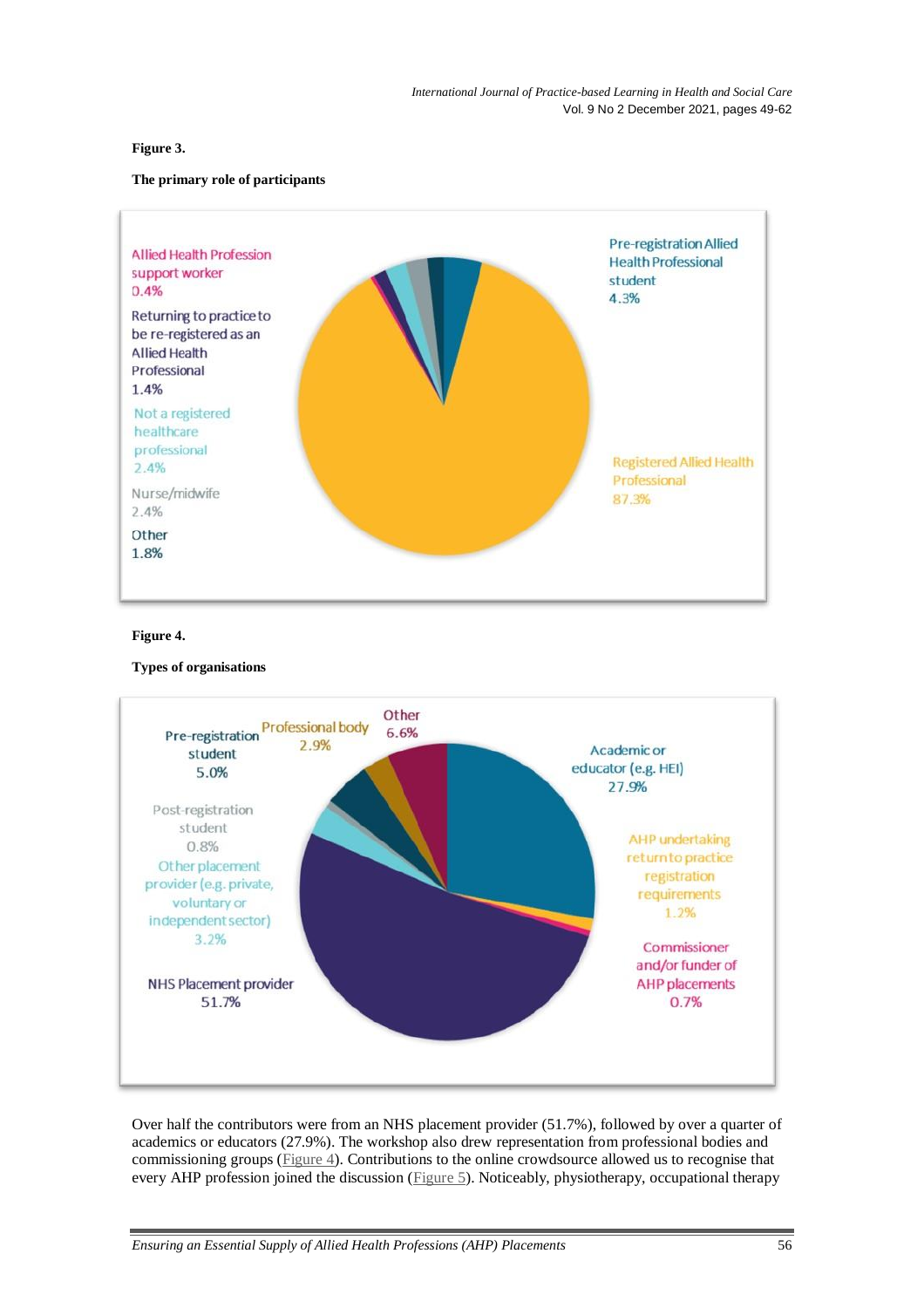and radiography professions participated the most, reflecting their size as a profession. Paramedics and ODPs made the lowest level of contributions. Small professions, like arts therapists, were able to participate as well.

## <span id="page-8-0"></span>**Figure 5.**



**Percentage of participants by AHP, compared to the percentage of AHPs on the HCPC register**

While HEE commissioned the project, it was open to anyone from across the UK, Europe, or globally, all of whom were encouraged to contribute. Participants from the four home nations (England, Northern Ireland, Scotland & Wales) were encouraged to engage. Participants were asked to state which country they come from in the gateway questionnaire. [Table](#page-8-1) 3 demonstrates the responses to question about location. Most participants were from the UK, in particular England. However, there were contributions from outside the UK, as far as Australia and New Zealand (although this demonstrates log-in occurrences, and not where people are usually based).

#### <span id="page-8-1"></span>**Table 3.**

#### **Participant location**

| Country             | Percentage $(\% )$ |
|---------------------|--------------------|
| England             | 84.1               |
| Northern Ireland    | 2.0                |
| Scotland            | 7.9                |
| Wales               | 3.1                |
| Australia           | 0.9                |
| Canada              | 0.4                |
| Egypt               | 0.1                |
| India               | 0.2                |
| Latvia              | 0.1                |
| New Zealand         | 0.1                |
| Portugal            | 0.2                |
| Republic of Ireland | 0.8                |
| Not stated          | 0.2                |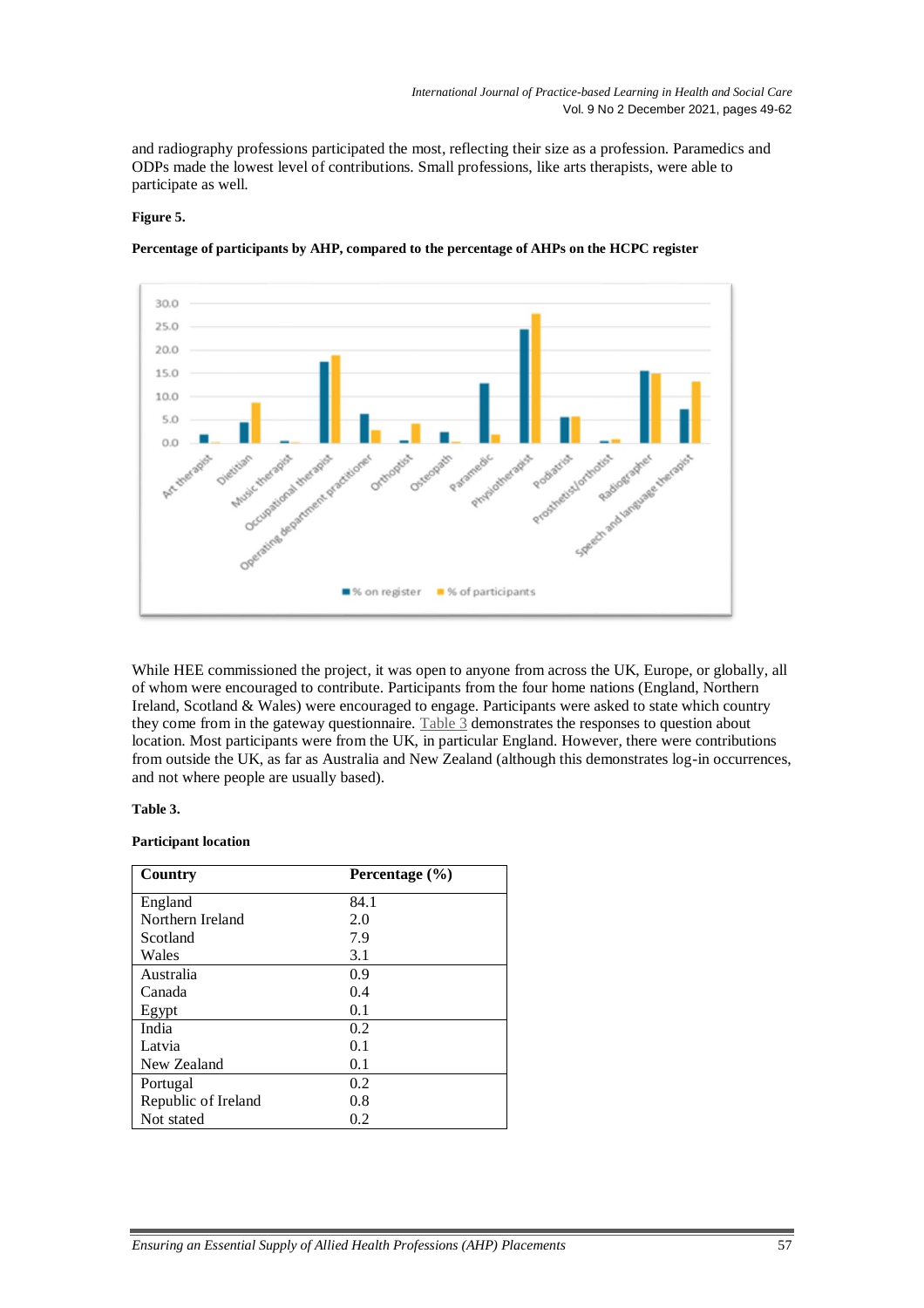## *Qualitative data: Online workshop*

A total of six major themes were identified across the discussion [\(Table](#page-9-0) 4).

## <span id="page-9-0"></span>**Table 4.**

#### **Themes and concepts from the online workshop**

| <b>Theme</b>                | Concept                                                                                                         |
|-----------------------------|-----------------------------------------------------------------------------------------------------------------|
|                             | Location, supervision, timing                                                                                   |
|                             | PIVOs/care homes/ primary care                                                                                  |
|                             | Long arm supervision                                                                                            |
|                             | Academic/teaching/research                                                                                      |
| <b>Diversity</b>            | Management/leadership                                                                                           |
|                             | Public health                                                                                                   |
|                             | Professional bodies                                                                                             |
|                             | Placement facilitator roles                                                                                     |
|                             | Leadership across the system                                                                                    |
| Coordination                | Regional/ National approach to allocations                                                                      |
|                             | Communication                                                                                                   |
|                             | National paperwork                                                                                              |
| Joined up system            | <b>Allocation</b> models                                                                                        |
|                             | More alignment/standardisation                                                                                  |
|                             | Distil out what needs to be completed where, i.e. what needs<br>patient contact, what can be achieved elsewhere |
| <b>Overall redesign</b>     | Use of simulation                                                                                               |
|                             | Developing clinical decision-making skills                                                                      |
|                             | Practice learning is everyone's business                                                                        |
|                             | Team approach                                                                                                   |
|                             | Supervision models. 2:1; 3:1; 4:1. CLiP model                                                                   |
| <b>Educator capacity</b>    | Learning rather than teaching focus                                                                             |
|                             | Peer support                                                                                                    |
|                             | Long arm supervision                                                                                            |
|                             | The language used "the student"                                                                                 |
|                             | Inspire to hire                                                                                                 |
|                             | Part of the team                                                                                                |
| <b>Culture and attitude</b> |                                                                                                                 |
|                             | Creating pull in the system                                                                                     |
|                             | Valuing students                                                                                                |

## *Diversity theme*

Within the diversity theme, many participants felt that utilising leadership or role emerging placements could promote different skill sets from a traditional placement, for example, being on a ward, care home or educational setting. Participants also linked this with working inter-professionally with other AHPs on placement, as it allows learners to build on more generic competencies such as communication and a better understanding of the patient pathway. Further ideas were presented around creating placements with other non-traditional providers and how these potentially added to the breadth of placements for learners.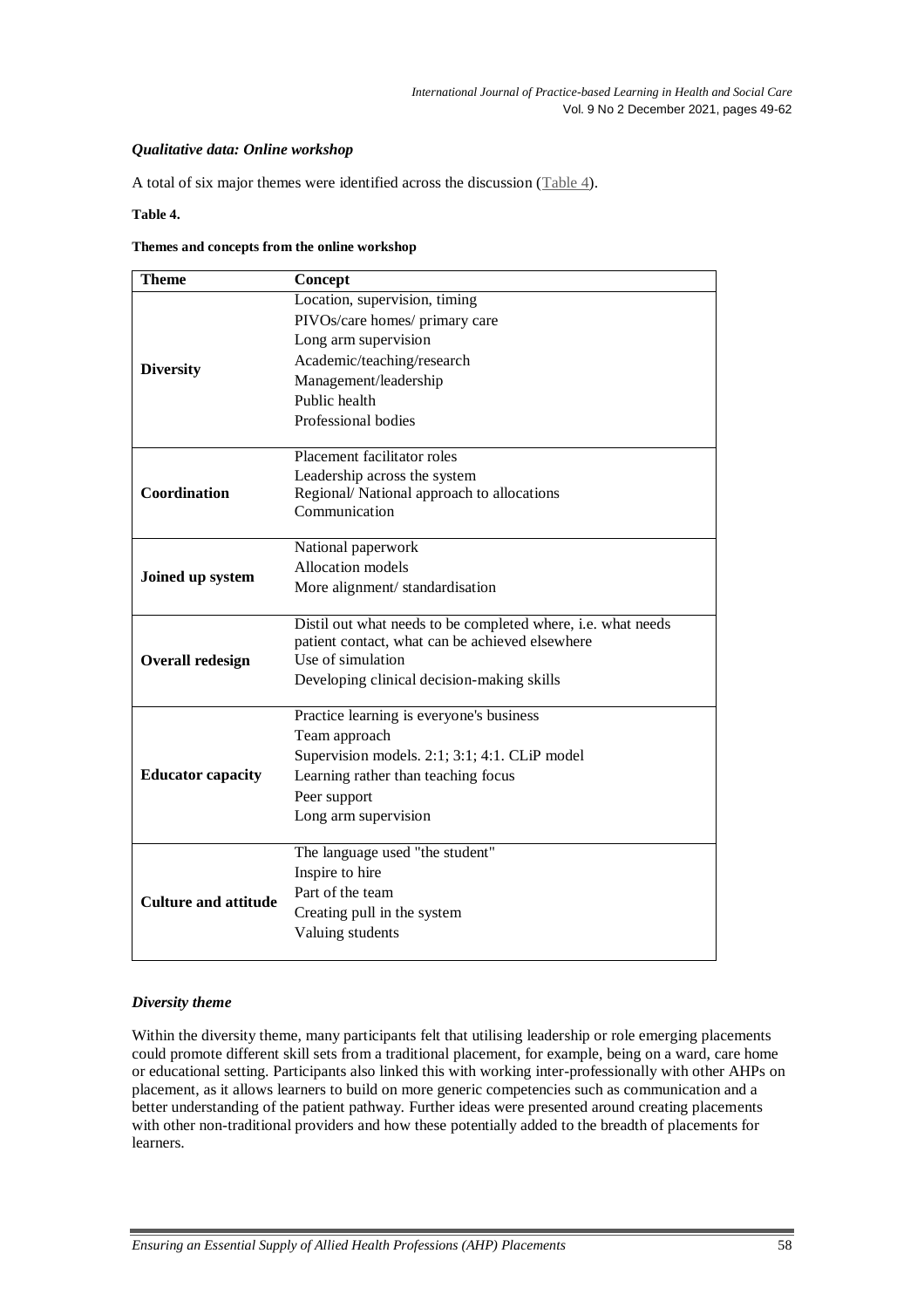Diversity in placement locations was also highlighted. Ideas around placement planning also featured ideas like using shift patterns, using all 365 days of the year and re-thinking whether the 'set numbers of hours of placement' approach was still necessary across professions. Lastly, the individual's journey on placement was discussed. Understanding that learners may prefer a placement type, whether this relates to supporting their personal learning needs, a gap in their knowledge or profession-specific request, it is deemed essential to encourage student involvement in the placement allocation processes as they can plan their career path.

## *Coordination*

The improved coordination theme addressed improving coordination and collaboration of all parties, placement providers, HEIs and learners when planning placements. This included managing expectations, capacity, and placement training for learners. Another popular idea was that all HEIs have a central regional or national database of capacity to distribute learners across localities. Ideas on supervision models favoured peer-assisted learning and inter-professional education, over the standard 1:1 model, which in turn could increase capacity across the system as well as offering diverse learning opportunities for learners.

## *Joined up system*

Funding was identified as key to having these models in practice to provide concrete evidence for the effectiveness of these models and support wider acceptance and adoption. Placement providers also felt that funding could be used to incentivise practice educators for taking learners because the current system can mean they do not 'directly see' the placement tariff. Some agreed, but others suggested that recognition for educators could be just as important. Further support for learners, specifically minority ethnic learners, in managing stress and attrition was also highlighted.

## *Coordinated approach*

The crowd discussed creating a central and national coordinated approach to placement allocation with standardised practices, involving multiple stakeholders, allocating placements, and facilitating consistent paperwork within professions and across professions. It was felt that this would remove administrative barriers to some placements, which some clinicians believe to exist. Ideas on how this would work in practice included taking a systems approach to map all placement capacity, which could be supported by professional bodies, HEIs and placement providers. This could lead to a fairer and more equitable allocation model, and centralising the system with access to all would support this.

## *Overall redesign*

There was a call to completely re-think this structure, with statements around new routes into healthcare jobs via apprenticeships and the learner's final placement possibly being their first workplace, thus supporting the transition from learner to newly qualified practitioner (NQP). Some participants thought the term 'placement' could be reframed as 'practice-based learning' or a 'learning environment', so learners and educators can see it as a learning pathway. Several ideas suggested using and supporting a return to practice, with individuals to help recruitment issues and using their experience to enhance the capacity. The preparation of learners for placement was also identified as an issue for some clinicians. For students to be better prepared for placements, many ideas were based on HEIs' simulation-based learning before placement and handing over some 'clinical' learning and basic procedures, so learners are fully prepared.

## *Educator capacity*

The educator capacity theme related to educators not having sufficient capacity (time), especially when asked to have a student. Solutions included having ring-fenced time to teach learners to give the student the best experience, but with a smaller clinical caseload, to protect 'learning time'. Having a primary placement facilitator within the organisation was listed as a mechanism for ensuring a coordinated teaching approach and allowing clinicians' development time. Alongside the education component, the placement facilitator could also have administrative tasks like having IT access and Smart cards for all learners before placements, as this is a big issue currently.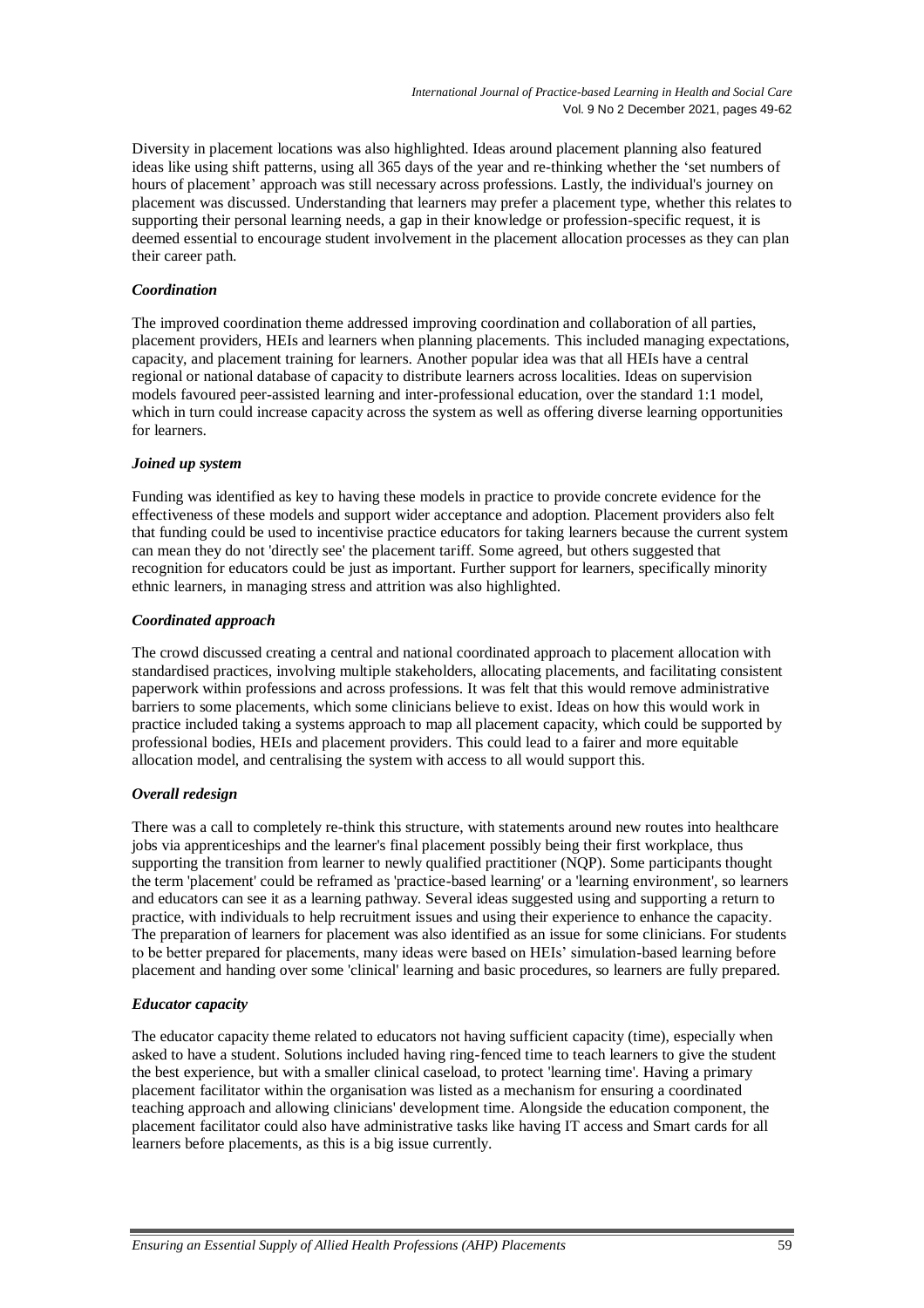## *Placement culture and attitudes*

The ideas analysed for this theme suggested that there needs to be a positive mindset about having a student with contributors saying that they are an '*integral part of the team*' and '*should be accepted by all and supervised by all*'. The crowd proposed that this can be undertaken via a whole team approach to allow the student to be valued. Another area noted was allowing any department to take learners, with participants highlighting that no location is too specialist to take a student and that every grade from support workers to AHP directors should be encouraged to take learners, thus offering valuable experiences for learners of the whole patient pathway.

#### **Limitations of the study**

Due to the pandemic and various lockdown restrictions, the only way to conduct this research was through virtual communication. While online methods can effectively reach portions of the population, obtaining representative participation requires integrating other forms of participation, including face-toface deliberative. Nevertheless, the data presented in the results section demonstrates engagement from a good spread of individuals across a vast geography.

#### **Impact of this study**

Via analysis of the crowdsourced data, a national call to action was developed:

- Supporting AHP learner placements anywhere
- Look to other AHP professions for clinical placement models and inspiration
- Learner-centred and learner-focused placements
- Harnessing system-wide working

This, together with the insights generated through the crowdsource, resulted in HEE announcing in August 2020 that £6.8 million would be available for significant AHP placements growth and development, representing 50% more monies than originally pledged [\(HEE, 2020\)](#page-13-3) and £1million being specifically allocated to evaluate technology-enhanced placements.

In response to the crowdsourcing themes, particularly the barriers, a pre-registration AHP Student Practice Learning Programme was developed to increase practice learning capacity and maintain/improve quality. This programme incorporates the £6.8 million investment into placement expansion. As demonstrated i[n Figure 6,](#page-12-2) the programme aspires to address this via five objectives.

# **Conclusion**

Access to high-quality placements is critical to meeting the *NHS Long Term Plan* ambition of increasing the numbers within the Allied Health Professions workforce. The COVID-19 pandemic has compounded an ongoing challenge of accessing and growing placement capacity. Equally, it has offered an opportunity to capture the creative activity due to this low frequency, high impact global event. When deliberative face-to-face activity was impossible, crowdsourcing offered a technological enabler to support stakeholder engagement in discussing and sharing good practices across England, the four nations, and beyond. The findings of this work have directly resulted in targeted funding to 2020/2021 HEE funded Clinical Placement Expansion Programme activities and the development of objectives for the wider preregistration AHP Student Practice Learning programme.

## *Data sharing statement*

Due to the consent process for participants, this study has not been reviewed by an ethics committee; therefore, the qualitative research data (supporting direct quotes) are not available for sharing. However, ethical principles have been upheld. Moreover, Dr Julie Woodley, one of the co-authors, holds a PhD in healthcare ethics and has advised on this aspect of the research.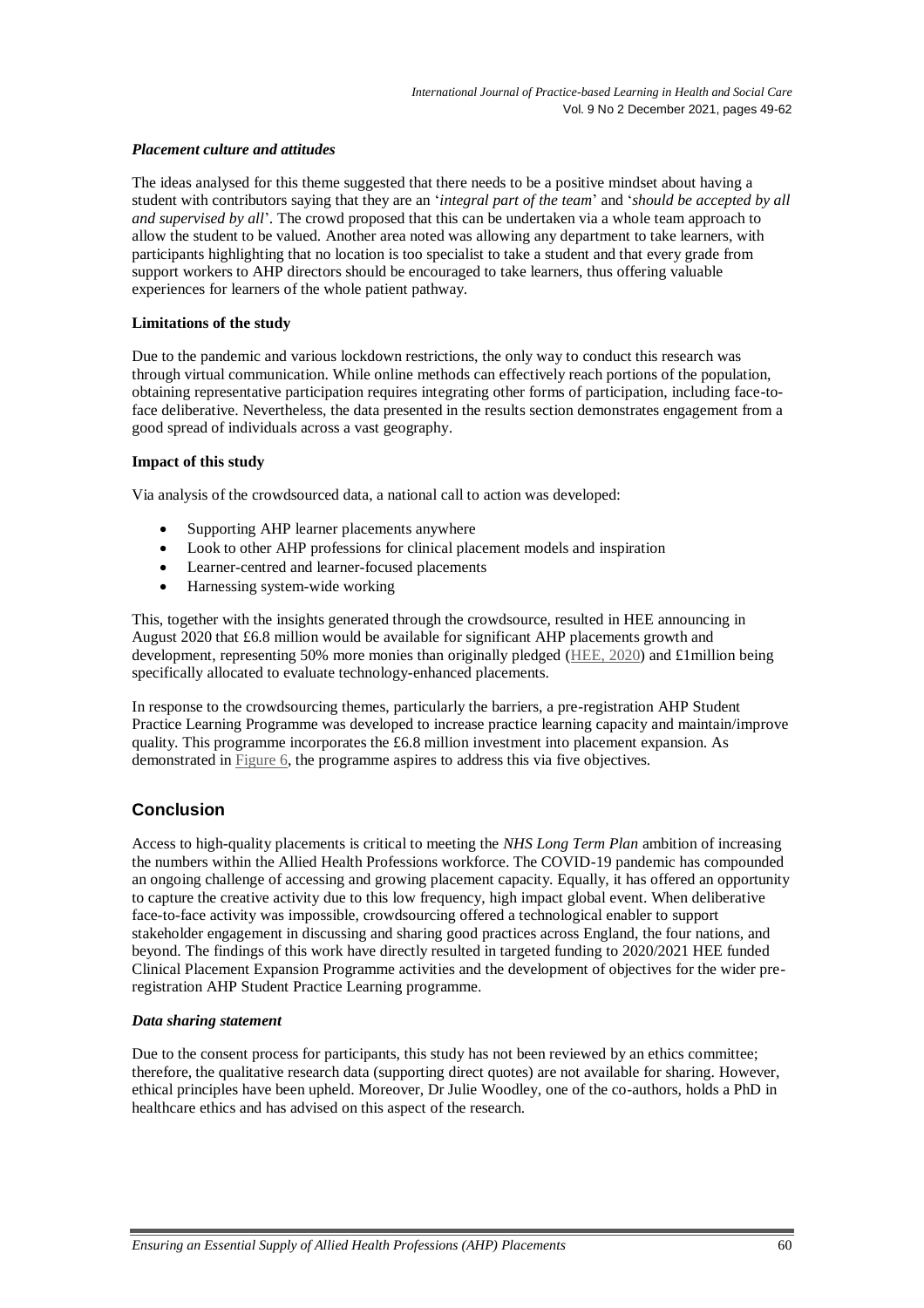## <span id="page-12-2"></span>**Figure 6.**

#### **Pre-Registration AHP student Practice Learning Programme Objectives**

- 1. Increasing placement capacity by a minimum of 1500 places as required by the *NHS Long Term Plan* through accessing a wide range of placement settings across the health and social care system and settings expanded to include private community care, primary care, voluntary and third sectors to support confidence and the required workforce growth
- 2. Clarifying, communicating, and supporting changes (if required) to the professional regulatory body and national policy to support the required expansion
- 3. Evaluating the impact of the investment funding for CPEF, including the £1,000,000 to evaluate technology-enhanced placements, including return on investment
- 4. Providing a suite of resources to support expansion via innovation and spread of best practice. This includes a learning webinar series and quick guides
- 5. Offer a sustainable approach to sharing best practice and innovation via a repository

## *Conflict of Interest statement*

Health Education England commissioned Clever Together in June 2020 to run the online workshop and generate insight on the impact of COVID-19 on placement capacity and how AHP placement provision could be expanded and improved. Fiona Martin, a co-author of this article, is the operational manager at the company. Janice St. John-Matthews, the lead author, uses the Clever Together platform in her doctorate work which investigates stakeholder involvement (patients, public, students) in healthcare curriculum design processes.

# **Acknowledgements**

The team wishes to extend a thank you to those who engaged with and contributed to the crowdsource. Without these individual contributions there would be no report, follow-up actions and increased funding to support the 2020/2021 placement expansion activities across England.

## **Sources of funding**

This work was commissioned by Health Education England (HEE).

# **ORCID**

|               | Janice St. John-Matthews https://orcid.org/0000-0003-0145-9369 |
|---------------|----------------------------------------------------------------|
| Fiona Martin  | https://orcid.org/0000-0002-9345-0814                          |
| Julie Woodley | https://orcid.org/0000-0002-2142-0843                          |

# **References**

<span id="page-12-1"></span>Aitamurto, T. (2012). *Crowdsourcing for democracy: A new era in policymaking*. Parliament of Finland: Publication of the Committee of the Future. [http://www.cnid.cl/wp-](http://www.cnid.cl/wp-content/uploads/2015/05/Crowdsourcing-for-Democracy.-Finlandia-2012.pdf)

[content/uploads/2015/05/Crowdsourcing-for-Democracy.-Finlandia-2012.pdf](http://www.cnid.cl/wp-content/uploads/2015/05/Crowdsourcing-for-Democracy.-Finlandia-2012.pdf)

- <span id="page-12-0"></span>Akkermans, J., Richardson, J., & Kraimer, M. L. (2020). The COVID-19 crisis as a career shock: Implications for careers and vocational behaviour. *Journal of Vocational Behaviour*, *119*, 103434.<https://doi.org/10.1016/j.jvb.2020.103434>
- Brabham, D. C. (2008). Crowdsourcing as a model for problem solving: An introduction and cases. *Convergence, 14*(1), 75–90[. https://doi.org/10.1177/1354856507084420](https://doi.org/10.1177/1354856507084420)